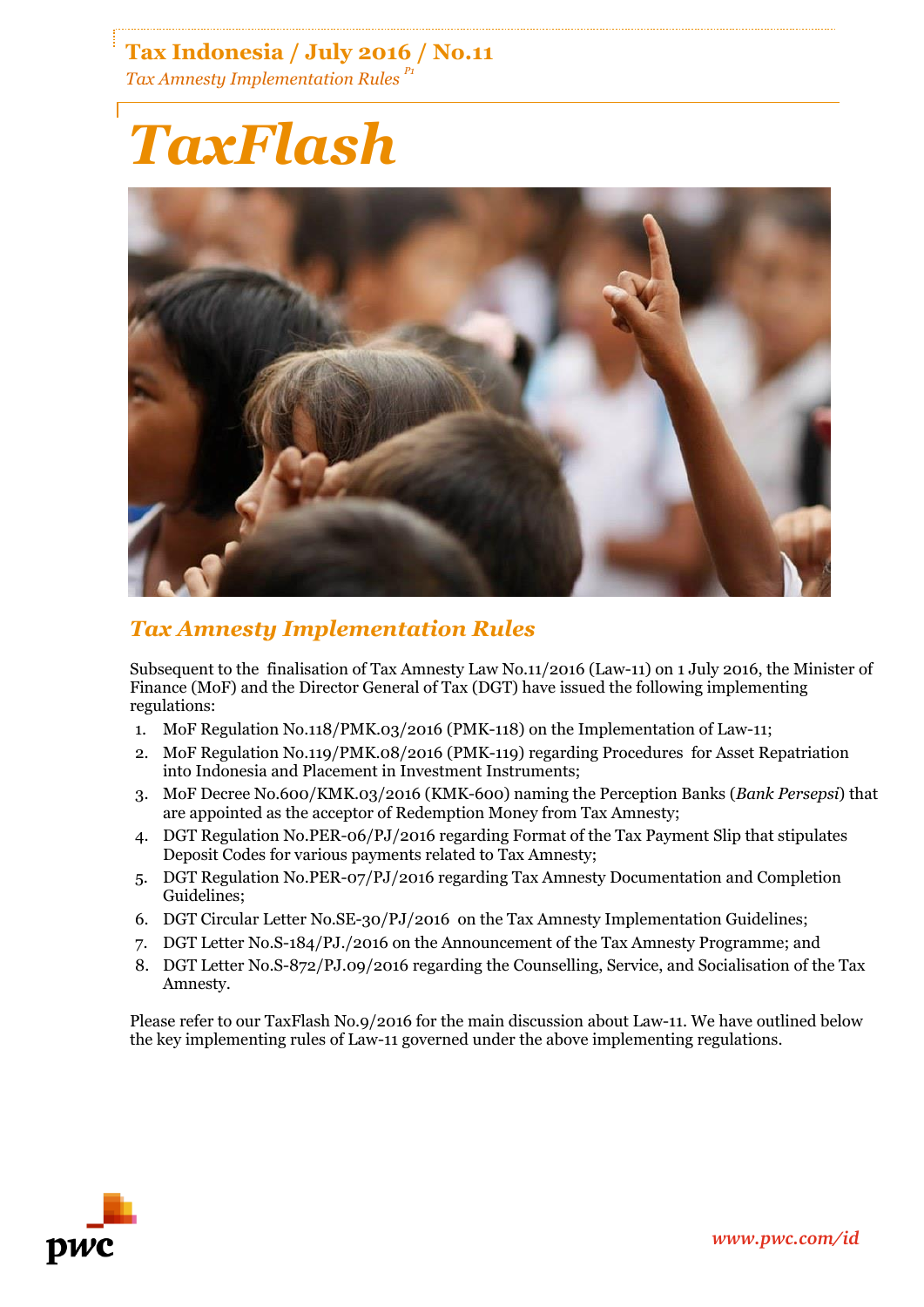#### **Submission**

The Tax Amnesty Asset Declaration Letter (*Surat Pernyataan Harta untuk Pengampunan Pajak/SPHPP*) should be submitted directly (i.e. physically at the submission point) by the taxpayer to the Tax Service Office (TSO) where the taxpayer is registered or to certain places as stipulated by the MoF (e.g. the Consulate General of the Republic of Indonesia in Hong Kong, Embassies of the Republic of Indonesia in Singapore and London, and certain other MoFappointed locations).

Where the taxpayer is not able to submit the declaration letter directly, the submission may be performed by their proxy (who should also provide a signed proxy letter). The proxy letter should be made in accordance with the Civil Law code.

If the SPHPP was not submitted directly, did not have a a proxy letter attached (if required), and/or was incomplete, the SPHPP will not be considered to have been submitted. In this case, the SPHPP along with its supporting documents will be returned to the taxpayer and no receipt will be given.

After the SPHPP has been submitted to the TSO (or other permitted locations), the Tax Amnesty Approval (*Surat Keterangan Pengampunan Pajak/SKPP*) will be issued by the Regional Tax Office Head which supervises the TSO where the taxpayer is registered.

#### **Payment of Redemption Money**

The Redemption Money should be settled through a Perception Bank using a Tax Payment Slip with Tax Account Code No.411129 and Deposit Code No.512.

#### **Taxpayers with gross turnover of up to Rp4.8 bilion**

Taxpayers with annual gross turnover up to Rp 4.8 billion can enjoy a lower Redemption Money rate of up to 2% (depending on the value of the net assets declared). These lower rates are only available to taxpayers who generate business revenue, rather than employment and/or professional income (e.g. doctors, notaries, accountants, architects, or lawyers).

The above turnover is determined based on:

- a. a statement letter prepared by the taxpayer confirming the amount of sales turnover from January December 2015; or
- b. the latest Annual Income Tax Return (AITR) for taxpayers with an obligation to file tax returns.

#### **Special Purpose Vehicle (SPV)**

Where a taxpayer holds assets indirectly through an SPV, the taxpayer must declare the ownership of the assets and the related liabilities in the list of assets and liabilities.

#### **Tax arrears**

One of the requirements to apply for Tax Amnesty is to pay all tax arrears prior to the submission of the SPHPP.

PMK-118 defines tax arrears as outstanding unpaid tax principle (i.e. excluding administration sanctions) that is based on:

- a. Tax Collection Letters,
- b. Tax Underpayment Assessments,
- c. Additional Tax Underpayment Assessments,
- d. Decision Letters for Revision,
- e. Tax Objection Decisions,
- f. Tax Appeal Decisions,
- g. Lawsuit Decisions, and/or
- h. Judicial Review Decisions,

which have caused additional tax to be payable (including tax that should not have been refunded). Any administrative sanctions in the above letters and decisions will be waived under the Tax Amnesty facility.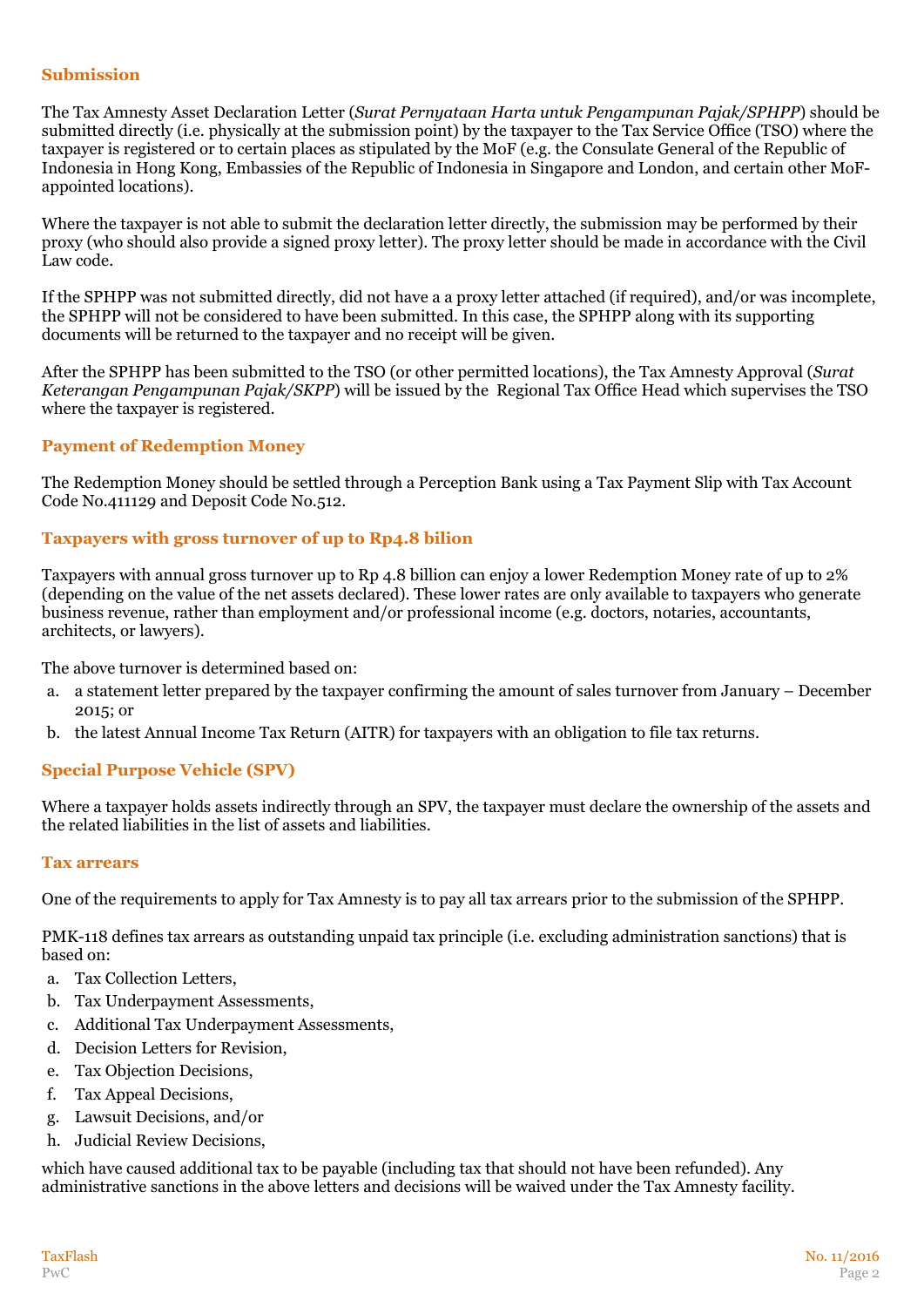Furthermore, the regulations provide that:

- a. tax arrears include tax collection costs;
- b. if tax arrears have been partially paid, the allocation of this payment must be conducted on a prorated basis between the tax principle and the administrative sanctions based on DGT data;
- c. if the DGT data does not contain a detailed calculation of the administrative sanction, the administrative sanction is deemed to be 48% of the tax payable amount.

# **Revocation of ongoing legal processes relating to taxpayer's tax affairs**

Another requirement to apply for Tax Amnesty is to revoke ongoing legal processes relating to the taxpayer's tax affairs. As a consequence, the taxpayer is deemed to have agreed with the disputed DGT or Tax Court assessment or decisions etc., such that those legal products will have a permanent legal basis and the tax principle under these assessment or decisions etc. will become outstanding tax arrears that must be settled prior to the submission of the SPHPP.

# **Consequences of the restrictions under the Tax Amnesty**

There are a number of restrictions applicable to taxpayers enrolled in the Tax Amnesty programme including:

- (1) Taxpayers forfeit any tax loss carried forward as at the end of the latest fiscal year. Should the tax loss have already been carried forward, the taxpayer must revise any benefitting tax return.
- (2) Taxpayers cannot compensate any tax overpayments (i.e. Income Tax, VAT, and/or LST) as at the end of the latest fiscal year to the following fiscal period against future periods. If the tax overpayments have already been compensated, the taxpayers must revise the benefitting tax return.
- (3) Taxpayers cannot revise Income Tax, VAT, and/or LST returns for fiscal periods up to the end of the latest fiscal year after the enactment of Law-11. If the tax return revisions have been submitted, the tax return revisions will be considered invalid.

The DGT will waive any administrative sanctions arising from tax return revisions under points (1) and (2) above.

# **Amendments to the Approval Letter**

The MoF may amend an Approval Letter if there is a typo or miscalculation in that Approval Letter.

If the typo or miscalculation causes an underpayment of Redemption Money:

- a. The TSO will issue a Clarification Letter upon finding the typo or miscalculation;
- b. The taxpayer should settle the underpayment within 14 working days from the Clarification Letter being issued, and the TSO will subsequently issue an Amendment Letter;
- c. If the taxpayer has not settled the underpaid Redemption Money within 14 working days, the TSO will issue an Amendment Letter on an ex-officio basis to adjust the value of the assets in accordance with the Redemption Money paid and the asset value difference is treated as undisclosed assets. Such undisclosed assets will be considered additional income and will be subject to Income Tax according to the prevailing tax regulations and subject to a penalty at 200% of the tax due.

If the typo or miscalculation causes an overpayment of Redemption Money:

- a. The TSO will issue an Amendment Letter upon finding the typo or miscalculation.
- b. The overpaid tax should be refunded or compensated with other tax obligations within three months following the issue of the Amendment Letter.

### **Submission of new SPHPP**

During the Tax Amnesty period, taxpayers can submit on SPHPP at most three times.

The avenue for submitting the second or third SPHPP is provided for the taxpayers:

- (1) To declare additional assets that have not been declared in the first or second SPHPP;
- (2) if the taxpayer cancels its intention to repatriate and invest the assets into Indonesia during the Tax Amnesty period; or
- (3) if the taxpayer fails to retain the onshore assets for a minimum of three years after SKPP is issued.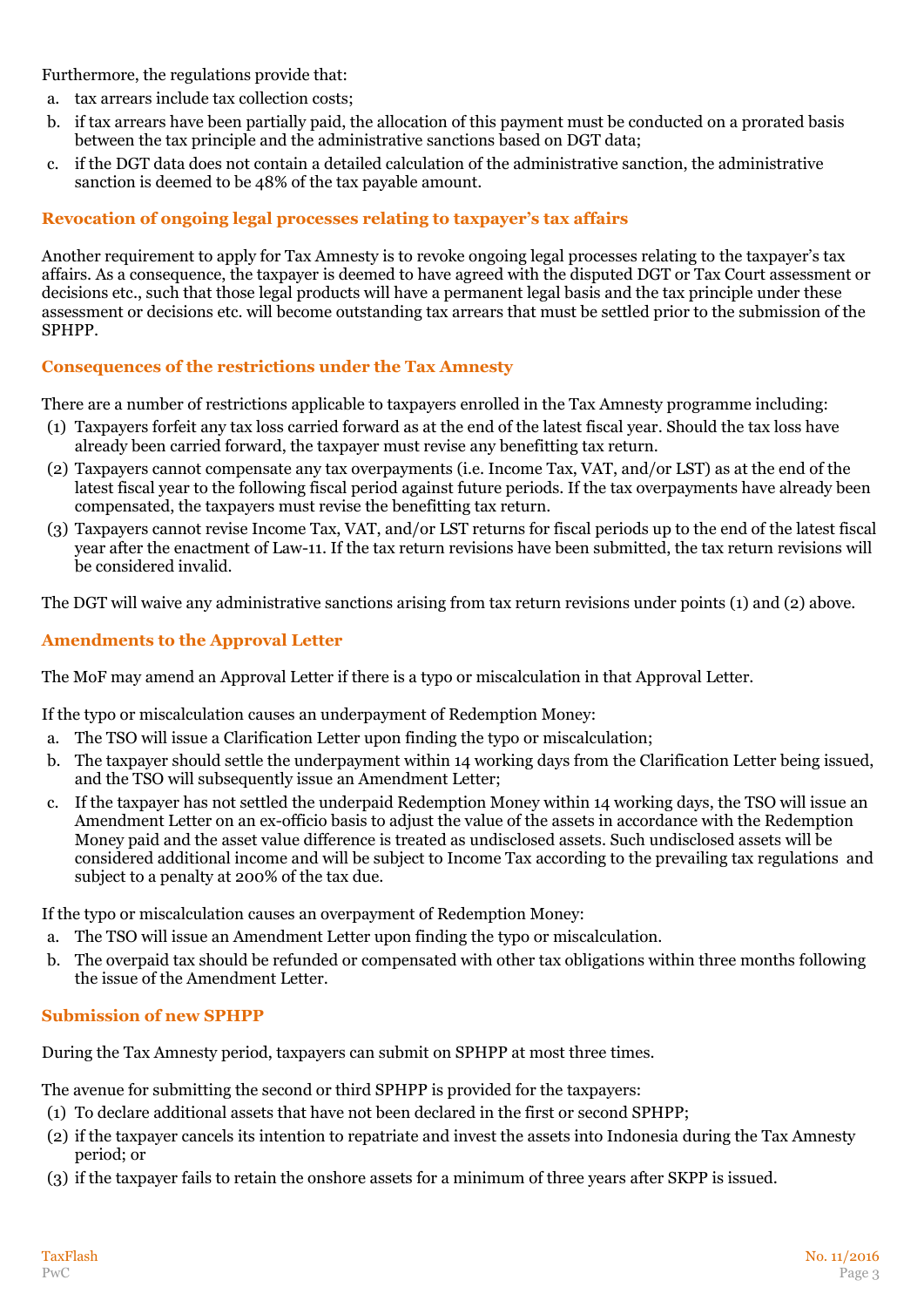Submission process of the second or third SPHPP remains the same with the first and the Regional Tax Office Head must issue a SKPP on the new SPHPP.

The Redemption Money will be recalculated using the rate applicable on the period of the second or third SPHPP submission. If the new SPHPP is made due to point (2) and  $(\overline{3})$ , the SPHPP will be considered to be a declaration of offshore assets subject to the higher Redemption Money rates (i.e. 4%, 6% or 10%).

However, if the new SPHPP causes an overpayment of Redemption Money, that overpaid tax should be refunded or compensated with other tax obligations within three months following the submission of the second or third SPHPP.

### **Procedures for offshore assets repatriation**

As stipulated in Law-11, taxpayers must repatriate and invest offshore assets into Indonesia in order to use the lower Redemption Money rate for offshore asset declaration .

PMK-119 expands the definition of offshore assets to include funds that have been placed within Indonesia after 31 December 2015 and prior to the issue of the SKPP. Therefore such assets must be invested in accordance with the prescribed investment list for offshore assets repatriation in order to avail the lower Redemption Money rates.

The steps to repatriate and invest offshore assets under PMK-119 are as follows:

- a. After the taxpayer has received the SKPP, they must open a Special Account (*Rekening Khusus*) in one of the MoF-appointed Perception Banks. There are 77 Perception Banks appointed by the MoF as the acceptor of Redemption Monies (as regulated in KMK-600).
- b. Taxpayers must transfer the funds from the offshore assets into the Special Account, either to the MoFappointed Perception Banks in Indonesia or to an offshore branch of the MoF-appointed Perception Banks. The three-year investment requirement is calculated starting from this point.
- c. If the transfer is made through the offshore branch of the MoF-appointed Perception Banks, the offshore branch must transfer the funds to the MoF-appointed Perception Banks in Indonesia by the end of the next working day.
- d. Funds that have been transferred to the Perception Banks can be placed in a prescribed list of investment instruments through Banks, Investment Managers, or Securities Brokers that have been appointed in writing by the MoF to place the funds and manage the investment in light of the Tax Amnesty program (collectively referred to as "Gateways"). The criteria and obligations of the Gateways is stipulated in PMK-119.

The prescribed list of investments as stated in the Law is as follows:

- a. Government securities;
- b. State Owned Enterprises' (SOEs) bonds;
- c. State Owned Financing Companies' bonds;
- d. Financial instruments in the MoF-appointed Perception Banks;
- e. Private company bonds whose trading is supervised by the Financial Services Authority;
- f. Infrastructure investments through the government's cooperation with business entities;
- g. Investment in the real sector based on the priorities set by the government through an MoF Decree; and/or
- h. Other investment forms.

PMK-119 provides a detailed list of the prescribed investment forms under letters a, b, c, d, e and h above, as follows:

- a. Debt securities, including Medium Term Notes;
- b. *Sukuk* (Islamic Bonds);
- c. Shares;
- d. Mutual funds;
- e. Asset-backed securities;
- f. Real Estate Investment Funds;
- g. Time deposits;
- h. Savings accounts;
- i. Current accounts; and/or
- j. Other financial investment instruments, including insurance, financing companies, pension funds, or venture capital products, which are approved by the Financial Services Authority.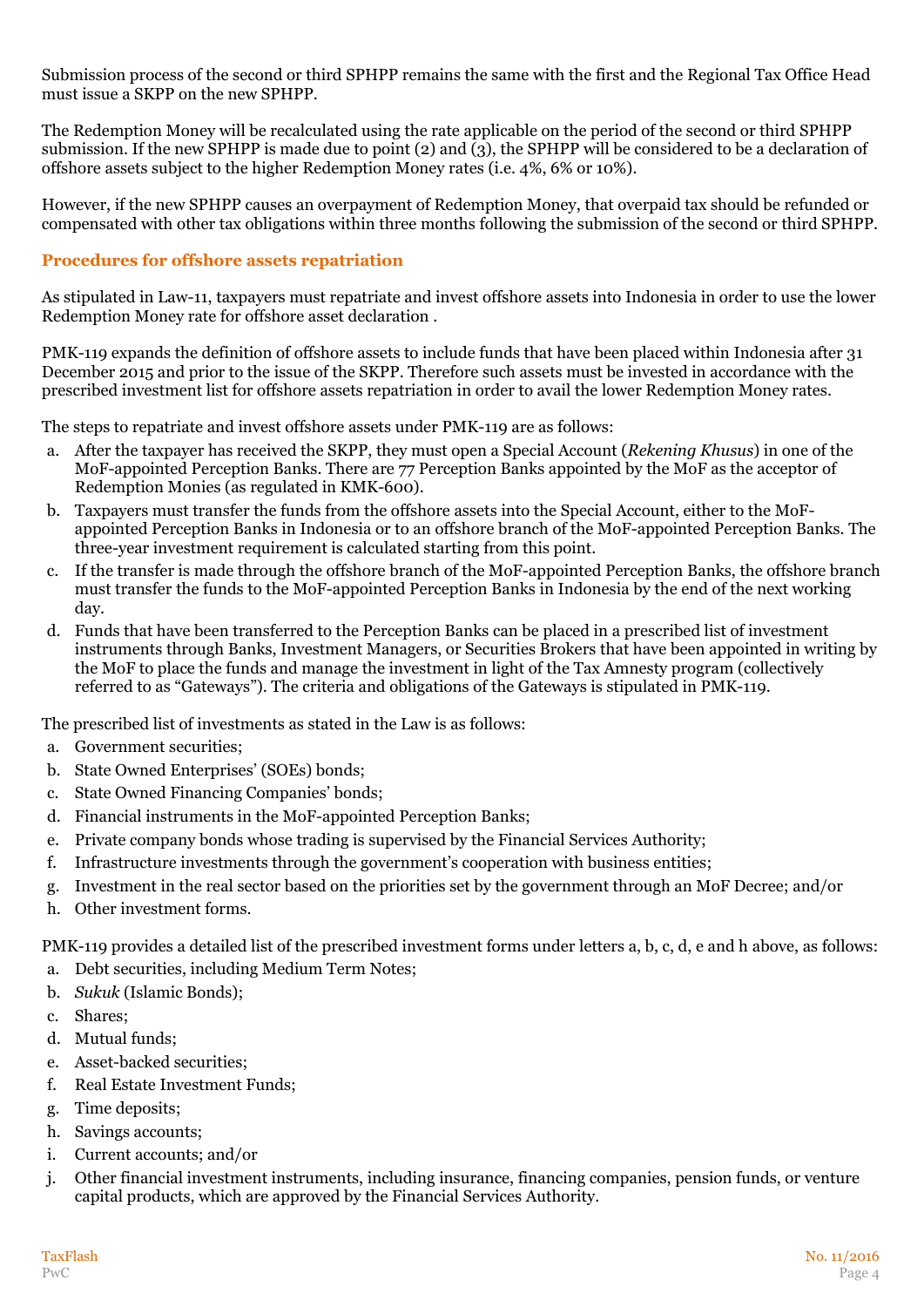Investments made through Gateways can be used as loan collateral in the Gateway banks.

# **Assets reporting**

Law-11 requires taxpayers who are using the lower rates to submit periodic reports to the MoF regarding:

- a. realisation of the repatriation and investment of offshore assets on a semi-annual basis for three years following the repatriation; and/or
- b. placement of the onshore assets that cannot be transferred outside of Indonesia on a semi-annual basis for three years following the issue of the SKPP.

These reports are due on 20 January and 20 July for the reporting periods of July – December and January – June, respectively. Failure to meet these deadlines will trigger the TSO to issue a Warning Letter and the taxpayer having to submit the reports within 14 working days. If the reports have not been submitted within 14 working days:

- a. the net assets declared in the SPHPP will be deemed to be additional income in the fiscal year ended 2016 and become subject to Income Tax and associated sanctions according to the prevailing tax regulation; and
- b. the paid Redemption Money will be used to compensate for the above tax due.

The administrative sanction will be 2% per month for a maximum of 24 months, starting from 1 January 2017 until the issue of a tax assessment letter.

### **Income Tax exemption on asset title transfer**

Titles of assets in the form of land, buildings, and/or shares, that are not yet held in the name of the taxpayer, must be transferred to the name of the taxpayer. Such title transfer is exempted from Income Tax if:

- the application for transfer of land and/or building (L&B) rights or the agreement of share transfer is carried out by 31 December 2017; or
- in the case that the L&B title cannot yet be transferred, a notarial statement stating that the asset is truly owned by the taxpayer is carried out by 31 December 2017.

The Income Tax is exempted by applying for a Tax Exemption Letter (*Surat Keterangan Bebas/SKB*) to the TSO where the taxpayer is registered. For L&B, the application must be done prior to the transfer of rights.

The requirements for applying for the SKB are as follows:

| <b>Land and/or Building</b>                                                                        | <b>Shares</b>                                                                                         |
|----------------------------------------------------------------------------------------------------|-------------------------------------------------------------------------------------------------------|
| Copy of the SKPP                                                                                   | Copy of the SKPP                                                                                      |
| Copy of the latest L&B Tax Notice (Surat Pemberitahuan<br>Pajak Terhutang Pajak Bumi dan Bangunan) | Copy of the Establishment Deeds and its<br>amendments for the company whose shares are<br>transferred |
| Notarial statement letter stating that the asset is truly<br>owned by the taxpayer                 | Notarial statement letter stating that the asset is<br>truly owned by the taxpayer                    |
| Copy of sale/purchase/grant deed on the transferred L&B                                            |                                                                                                       |

The TSO will issue the SKB within five working days following the application for the SKB being received, otherwise the application is deemed to have been approved and the TSO must issue the SKB within the next two working days.

The SKB contains an Income Tax exemption for the transferring party and is valid up until 31 December 2017. If the taxpayer has not transferred the asset title by 31 December 2017, the asset title transfer will be subject to the normal tax treatment under prevailing laws.